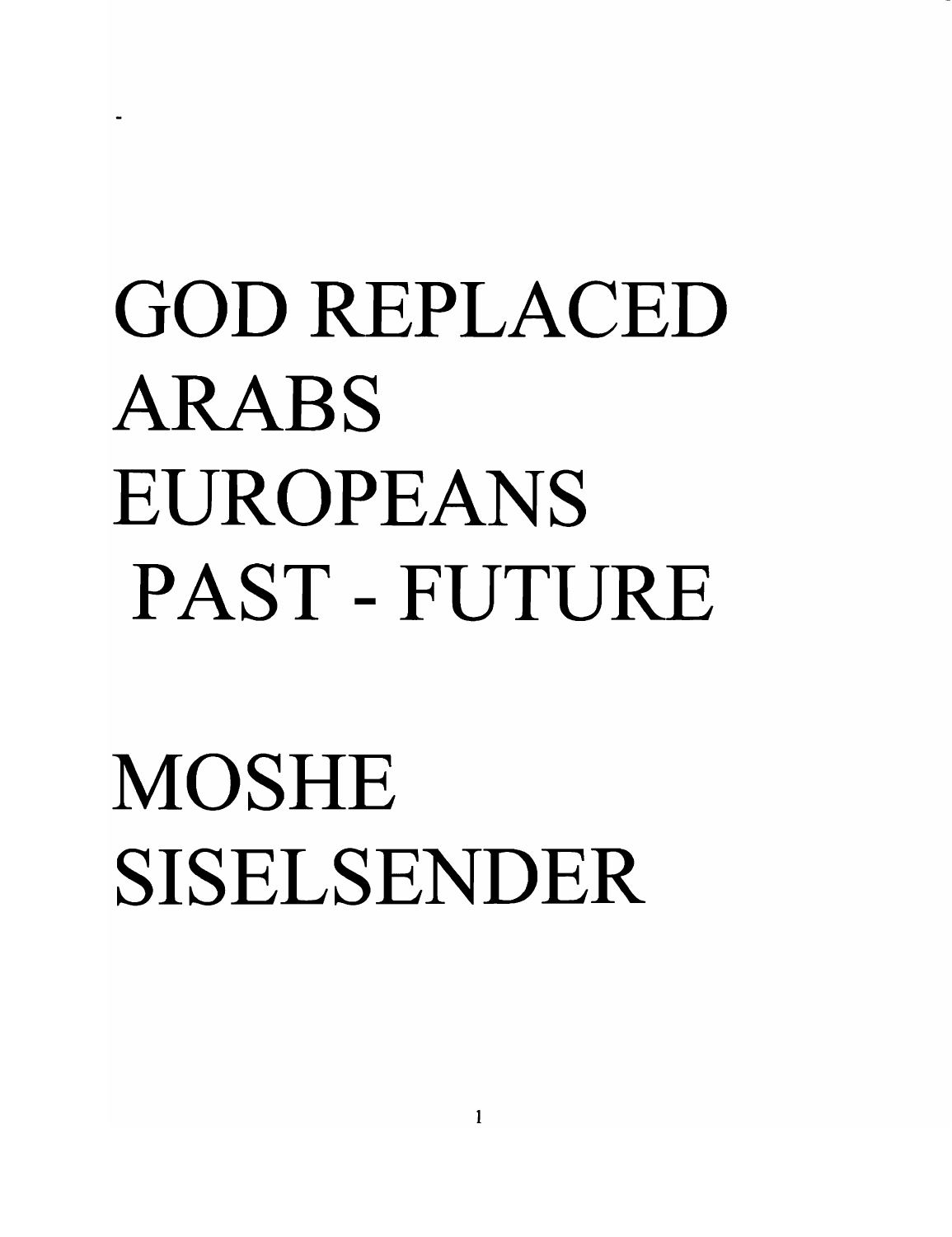# GOD REPLACED ARABS EUROPEANS PAST-FUTURE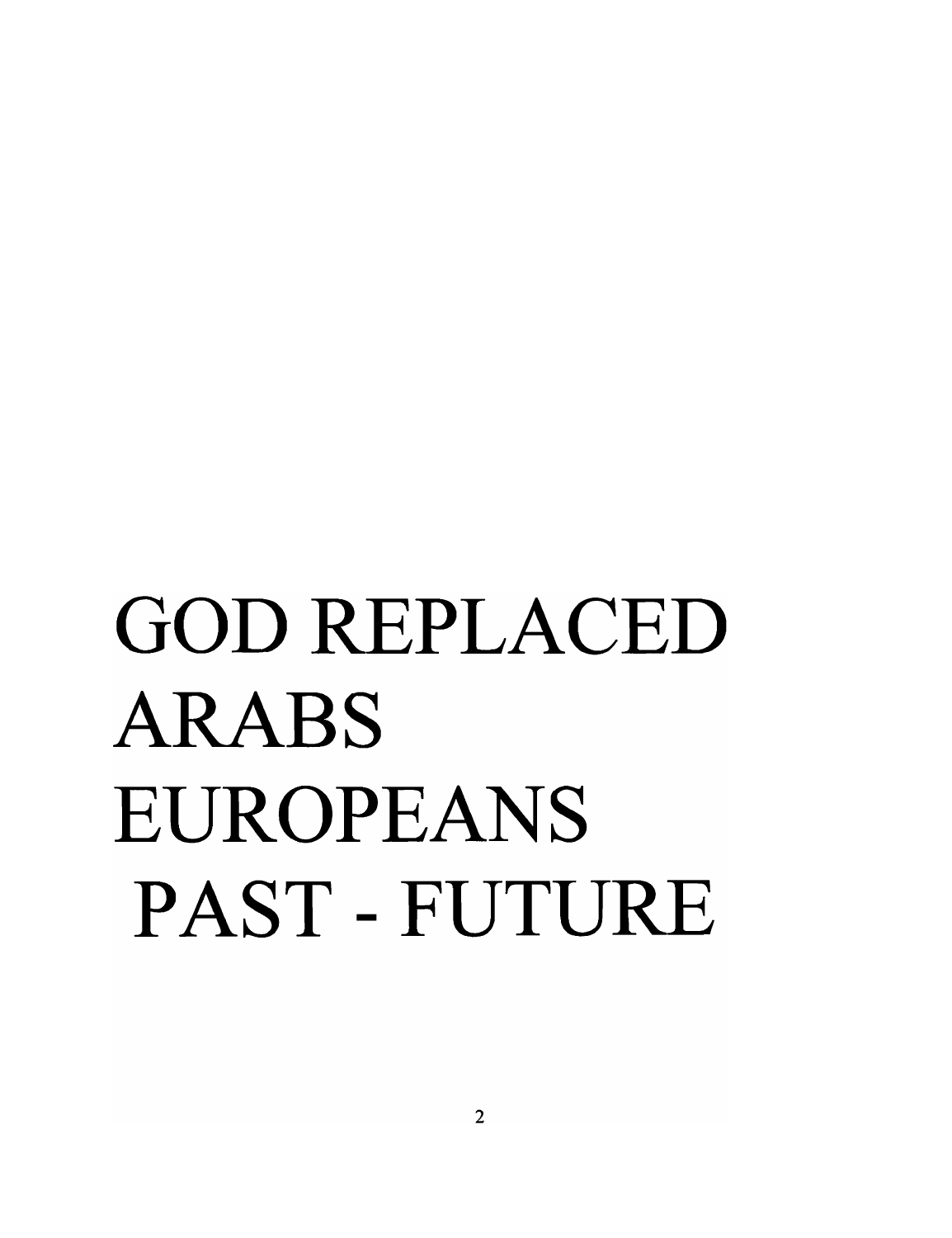#### THE TROJAN HORSE STATE OF

PALESTINE CREATED BY THE EUROPEANS ON NOVEMBER 29, 2012 WAS AN ONGOING PROCESS SINCE 4500 YEARS AGO BY THE EUROPEANS TO REPLACE GOD AND EXTERMINATE ALL THE JEWS.

GOD IN THE BIBLE SWORE AS I AM GOD THE FIRST LIFE AND SOURCE OF LIFE. I SWEAR ON MY NAME AS I LIVE THAT THE JEWS WILL LIVE TO ETERNITY.

THE EUROPEANS STARTING WITH THE TOWER OF BABEL 4500 YEARS AGO SWORE AS WE ARE EUROPEANS WE HEREWITH REPLACE THE INVISIBLE GOD WE ARE god. We will destroy God by destroying all the Jews and non Jews who follow GOD IN THE BIBLE .

MURDER AND THEFT WERE PROCLAIMED LEGAL BY THE EUROPEANS AS THEY EXPANDED THEIR BOUNDARIES AND BECAME EMPIRES. THEY KILLED HUNDREDS OF MILLIONS. AND PERHAPS BILLIONS. GOD GAVE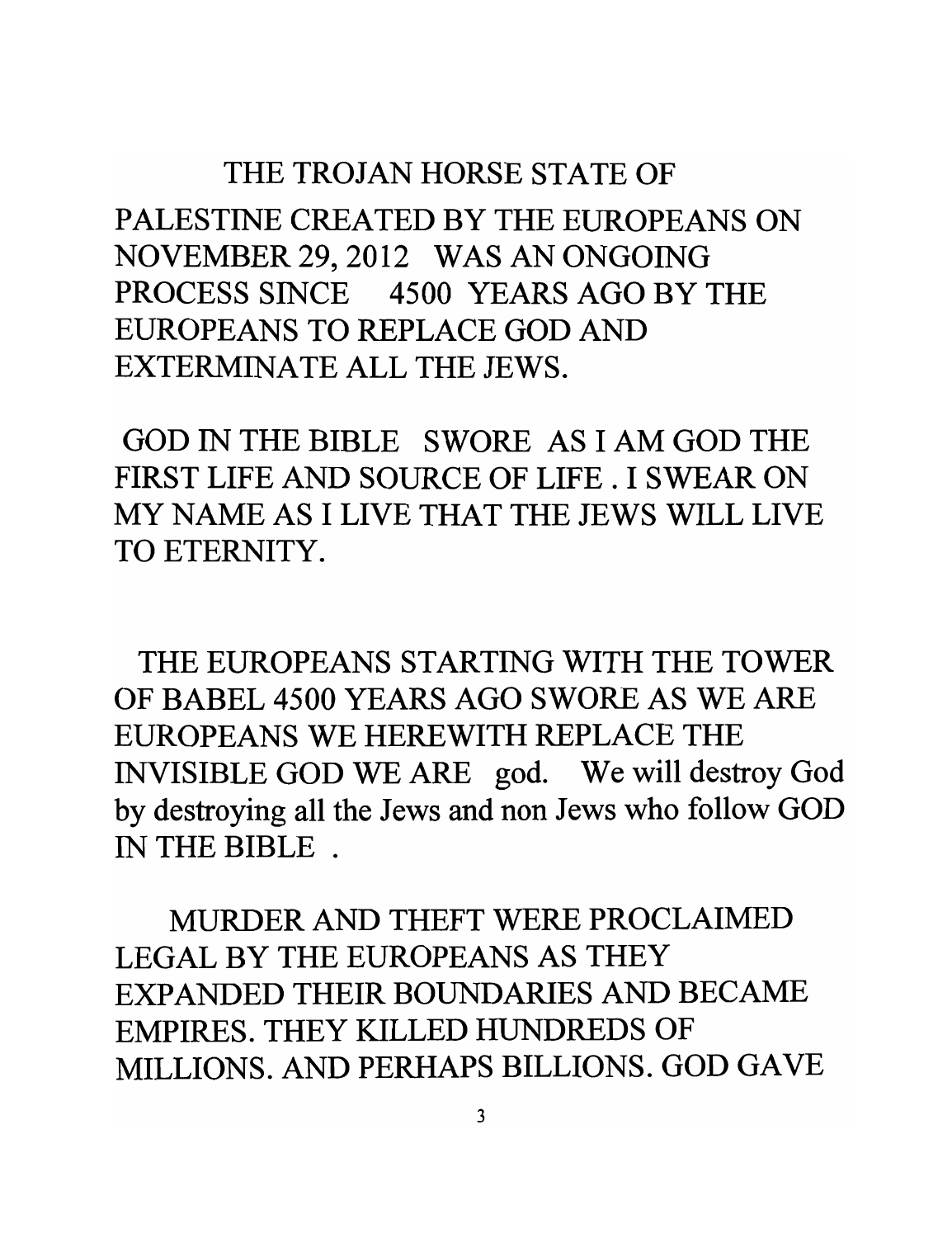LIFE AND THEY BROUGHT DEATH .FOR THE PAST 4500 YEARS.

SUDDENLY IN 1920 GOD REENTERED THE DOMAIN OF THE EUROPEANS.

MIRACULOUS GOD BY SOME UNEXPLAINED MYSTERIOUS LOGIC HAD ALL THE ENEMIES AGREE TO RESTORE THE JEWS TO THEIR HISTORICAL HOME LAND THE LAND OF ISRAEL. THE JEWS WERE TO BE RESTORED TO ALL THE HISTORICAL BOUNDARIES THAT INCLUDED WHAT TODAY IS JORDAN AS WELL AS TO JUDEA SAMARIA GAZA GOLAN HEIGHTS AND OF COURSE HISTORICAL AND NEW JERUSALEM.

SOON AFTER THE EUROPEANS REALIZED THAT THEY WOULD BE RELINQUISHING THEIR 4500 YEAR WAR AGAINST GOD -WHAT IS WRITTEN IN THE BIBLE THAT THE LAND OF ISRAEL WOULD GO TO THE JEWS.

THE REBELLION AGAINST GOD IS TRANSLATED INTO MURDER OF JEWS AND NON JEWS THEFT AND RAPE. IN THIS WAR THE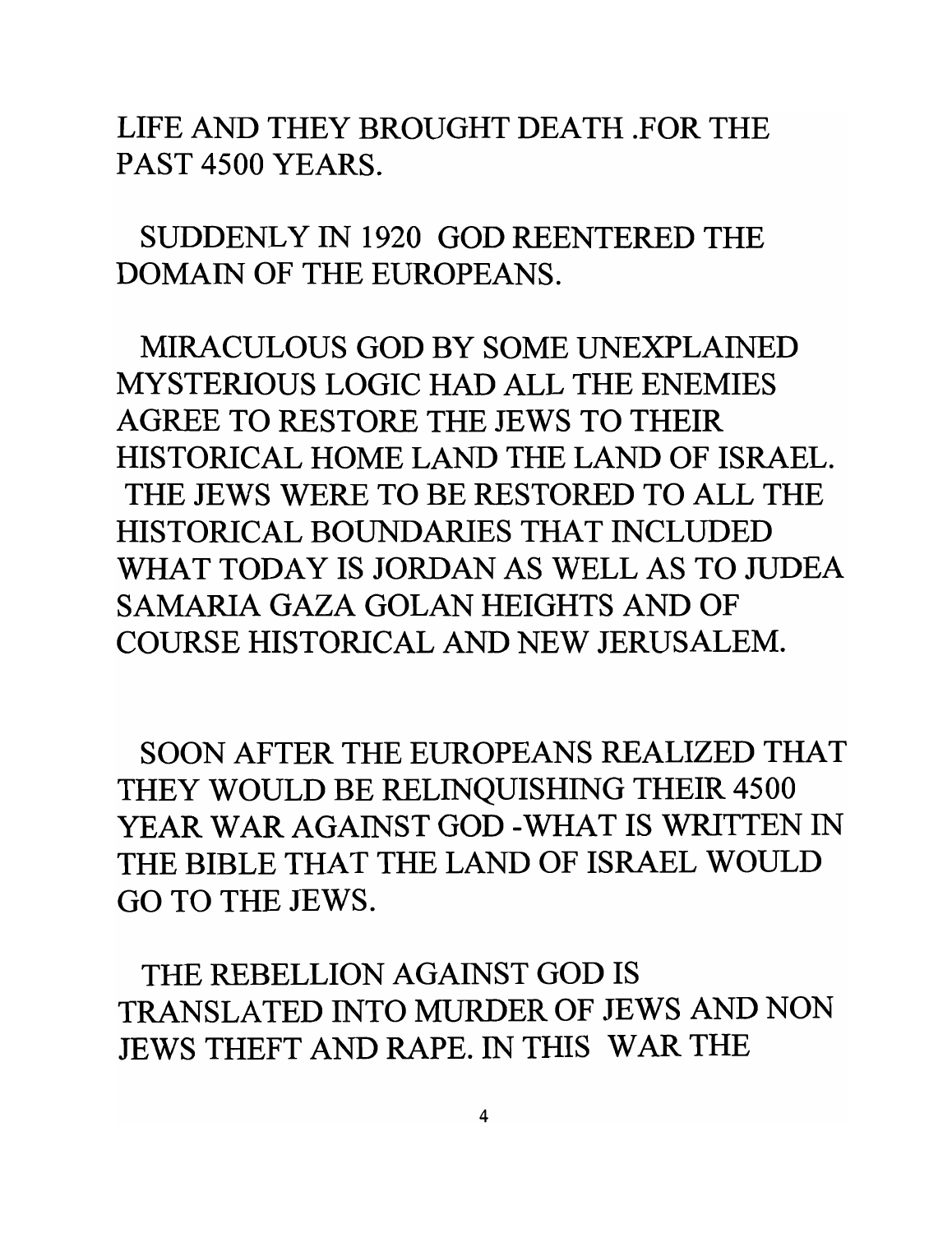#### EUROPEANS ENLISTED THE ARABS.

SO YOU HAVE 1 BILLION EUROPEANS AND 1 BILLION ARABS AND MUSLIMS VS. 7 MILLION JEWS IN ISRAEL.

YOU CAN NOT KILL GOD BUT YOU CAN KILL AND DESTROY WHAT GOD CREATED. JEWS AND NON JEWS WHO ARE NOT PART OF YOUR GROUP.

SO THE EUROPEANS APPOINTED ENGLAND IN 1920 TO ADMINISTER THE TRANSITION OF THE BALFOUR DECLARATION OF 1919 AND THE ENDORSEMENT OF THE LEAGUE OF NATIONS IN 1920 OF HAVING ALL OF HISTORICAL ISRAEL BE RESTORED TO THE JEWS.

AT THAT TIME THE EUROPEANS DIVIDED UP THE DEPOSED TURKISH EMPIRE AND CREATED EGYPT SYRIA LEBANON IRAQ SAUDI ARABIA THE GULF STATES IRAN YEMEN .THUS THE INTERESTS OF THE MUSLIMS WERE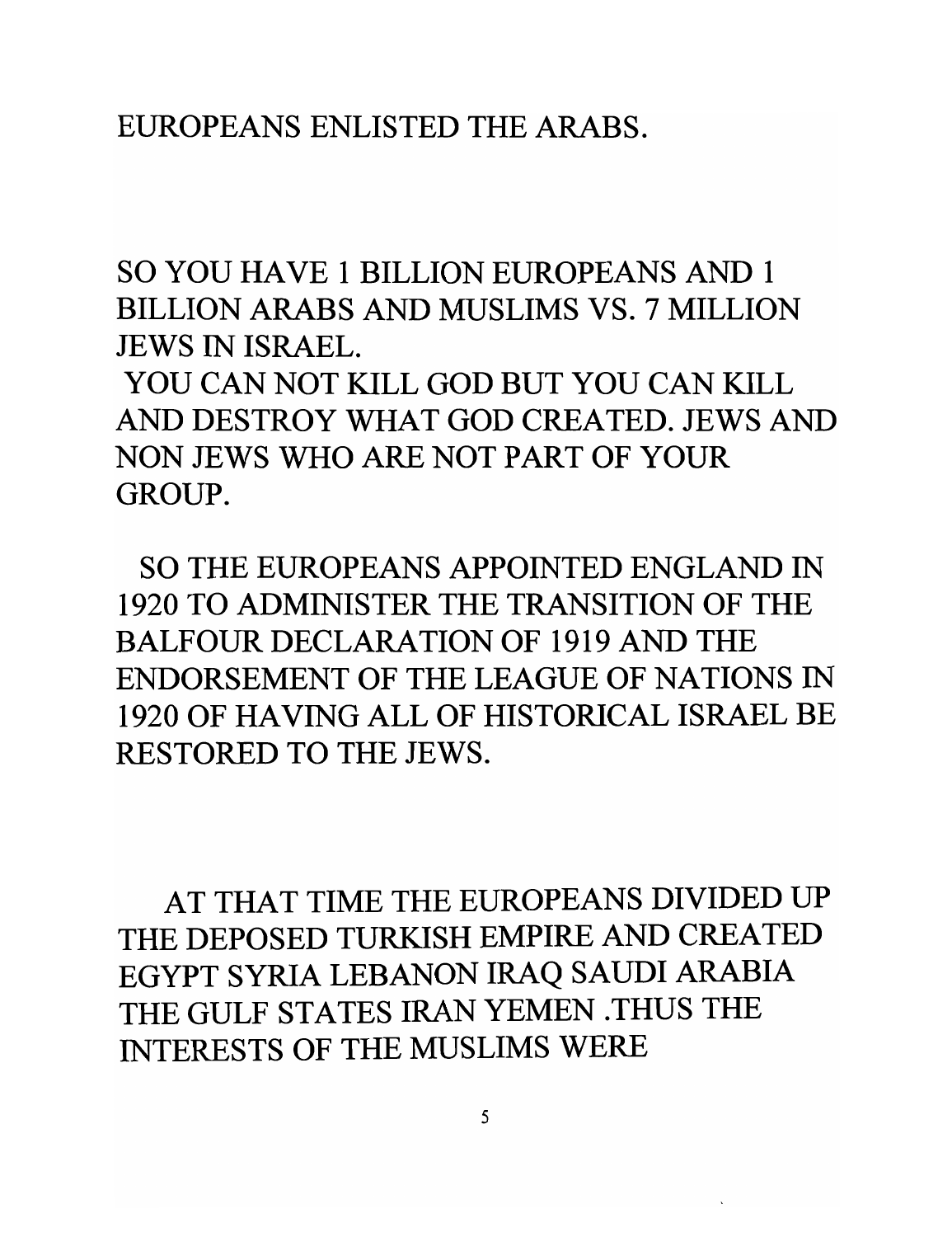#### GUARANTEED. AND SATISFIED.

## ENGLAND WAITED NO MORE THAN A YEAR TO STEAL 75% OF HISTORICAL ISRAEL AND IN 1921 CREATED TRANS JORDAN.

## THE JEWS WERE LEFT WITH 25% OF HISTORICAL ISRAEL JUDEA SAMARIA AND GAZA AND THE GOLAN HEIGHTS. AND JERUSALEM.

HOWEVER, ENGLAND DID NOT PERMIT JEWS TO ENTER THE 25% OF ISRAEL AND PREVENTED JEWS FROM ESCAPING TO THEIR LAND DURING THE YEARS OF THE NAZIS 1933-1945. ENGLAND IS EQUALLY GUILTY WITH THE NAZIS IN THE MURDER OF 6 MILLION JEWS AND 1 MILLION JEWISH CHILDREN.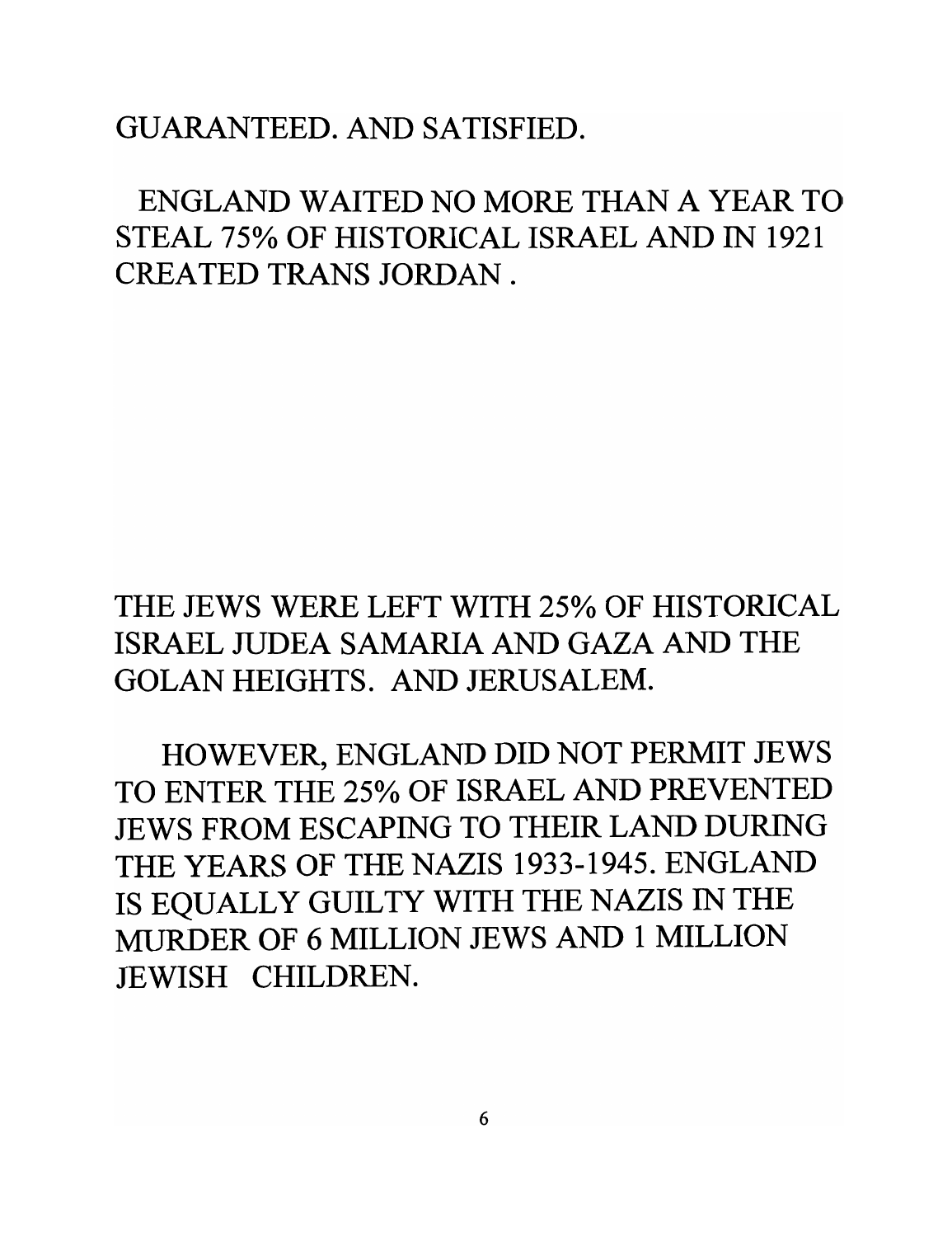IN 1947 THE UNITED NATIONS FURTHER SPLIT THE PORTION OF ISRAEL FOR THE JEWS STEALING JUDEA AND SAMARIA AND GIVING THE JEWS NEW AREAS OF ISRAEL BUILT BY THE JEWS SINCE 1860.

THE JEWS ACCEPTED CREATED ISRAEL IN MAY 1948 WHILE THE ARABS WANTED NO ISRAEL NO MATTER HOW SMALL. THEY WENT TO WAR. THE JEWS WON AND THE ARABS LOST THE CONFLICT BETWEEN JEWS AND ARABS IS NOT OVER TERRITORY. THE CONFLICT IS BECAUSE THE ARABS WILL NOT ACCEPT A JEWISH ISRAEL.

WHY SHOULD THEY? WHEN THE EUROPEANS ALSO DO NOT. FOR THE LAST 60 YEARS THE EUROPEANS DID EVRY THING IN THEIR POWER TO DESTROY ISRAEL AND COMPLETE THE EXTERMINATION OF THE JEWS. THEY CREATED HITLER AND USED THE NAZIS TO KILL JEWS AND MAKE EUROPE JUDEN- REIN LIKE IT WAS FROM 1290-1650. . NOW THEY WANT TO MAKE THE MIDDLE EAST JUDEN- REIN. NOW THEY EMPLOY THE ARABS TO DO THEIR DIRTY WORK.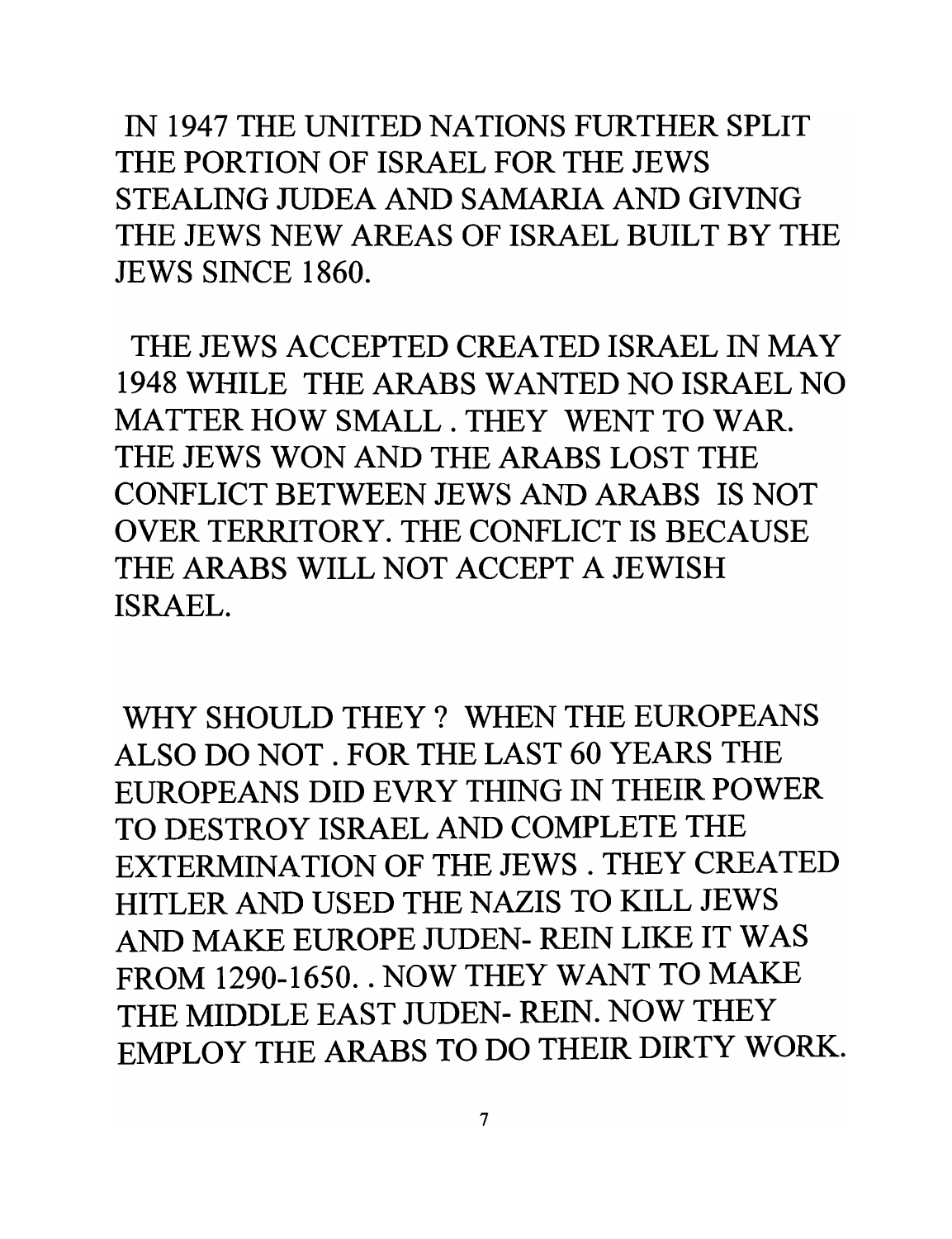IN THE 1948 WAR FOR THE LIBERATION OF ISRAEL FOUGHT AND WON BY JEWS TRANS JORDAN INVADED JUDEA SAMARIA AND THE OLD CITY OF JERUSALEM. AT THE TRUCE OF 1948 JORDAN REMAINED THERE. NO COUNTRY RECOGNIZED THE NEW BOUNDARIES OF JORDAN OTHER THAN ENGLAND AND PAKISTAN.

BEFORE ATTACKING THE JEWS IN 1948 THE ARABS CONVINCED 750,000 ARABS LIVING IN THE AREA OF ISRAEL THAT THE UN ALLOCATED FOR THE JEWS TO LEAVE AND FLEE TO THE OTHER ARAB COUNTRIES. IN THAT WAY THEY WOULD NOT REMAIN IN HARMS WAY WHEN THEY DESTROY THE JEWS THEN THEY COULD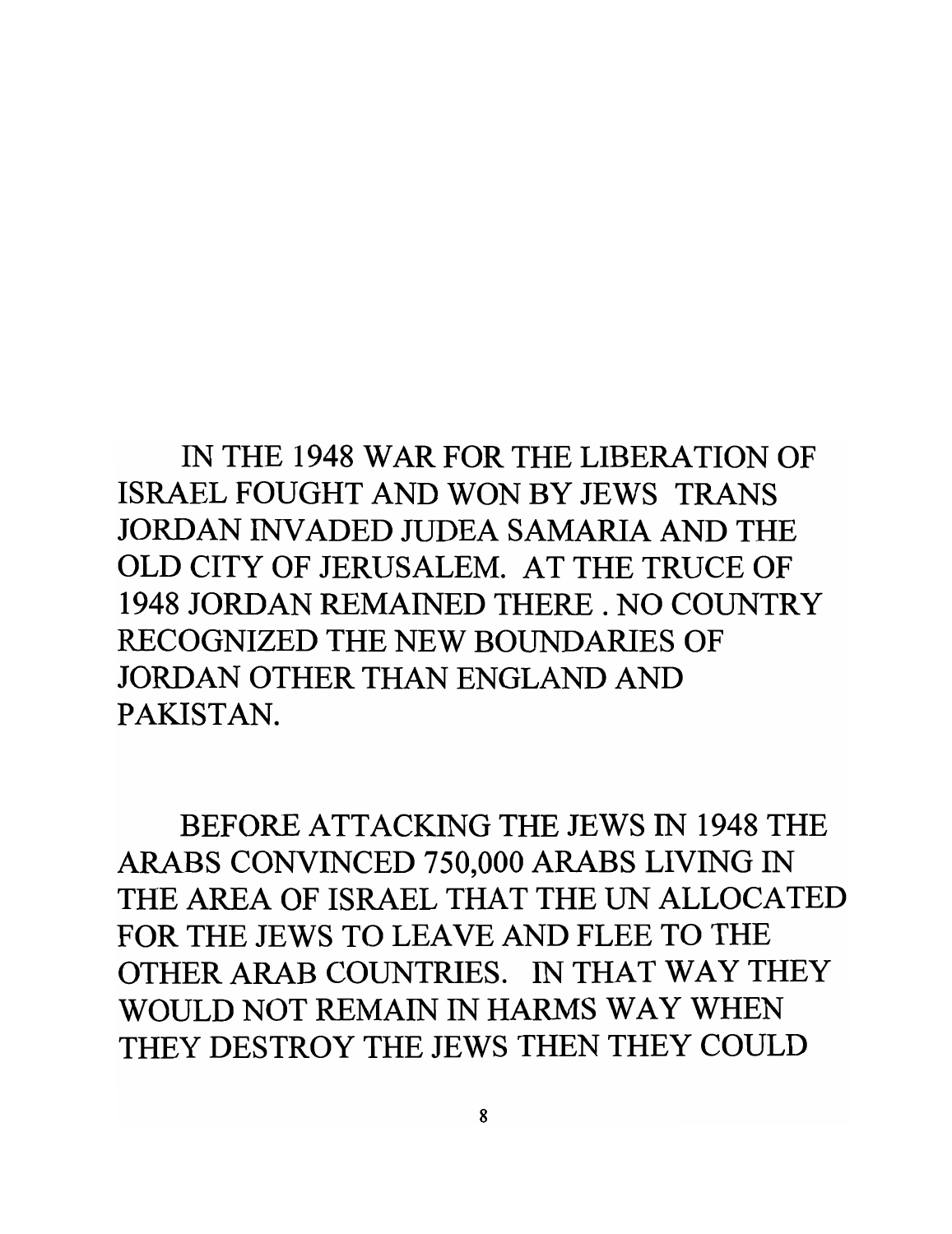#### RETURN AND SHARE IN THE SPOILS OF THE THEFT -THE HOMES AND WEALTH THAT THE MURDERED JEWS WOULD HAVE LEFT.

HOWEVER GOD HAD DIFFERENT PLANS. THE ARABS LOST AND THE JEWS WON. THE ARABS REFUSED TO INTEGRATE THE PALESTINIAN REFUGEES INTO THEIR COUNTRIES AND REFUSED TO GRANT THEM CITIZENSHIP. THEY WERE TO REMAIN REFUGEES TO OVER RUN ISRAEL THE DESCENDANTS OF THE 750,000 ARABS WHO FLED ACCORDING TO THE ARABS NOW NUMBER 5 MILLION. THEY ARE TO BE USED TO OVER RUN ISRAEL AND DESTROY THE JEWISH STATE

IN 1948-1950 OVER 900,000 JEWS LIVING IN EGYPT IRAQ LEBANON MOROCCO ALGERIA FOR THE PAST 2000 YEARS WERE DRIVEN OUT BY THE ARABS AFTER STEALING ALL THEIR HOMES AND MONEY. THEY CAME TO ISRAEL. ISRAEL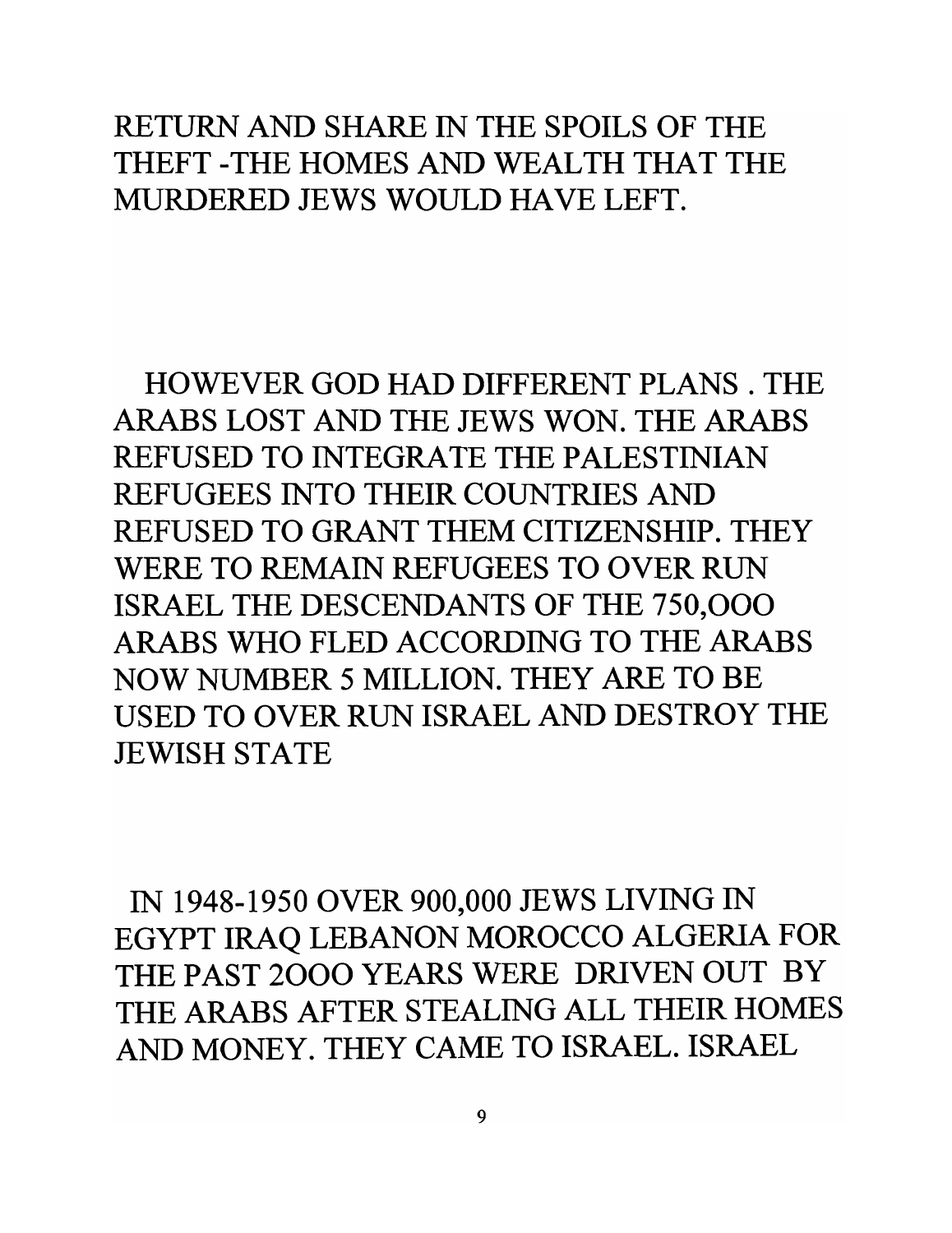### INTEGRA TED THEM AND THEY BECAME PRODUCTIVE CITIZENS INSTEAD OF PARASITES AS THE ARAB REFUGEES ARE,.

## THE EUROPEANS CHANGED THE RULES REGARDING THE ARAB REFUGEES.

ONLY THE 20 MILLION REFUGEES WHO WERE FORCED TO LEAVE THEIR PLACE OF RESIDENCE AFTER THE SECOND WORLD WAR WERE DEEMED AS REFUGEES. AND HELPED BY THE UNITED NATIONS. THEIR DESCENDANTS WERE NOT GIVEN SUCH RIGHTS. POLAND RUSSIA AND OTHER COUNTRIES THREW OUT ALL THEIR GERMAN MINORITIES BECAUSE THEY PROVIDED AN EXCUSE FOR GERMANY UNDER THE NAZIS TO INVADE THEIR COUNTRIES.

HOWEVER THE UN BROKE THEIR DEFINITION OF REFUGEES AND ACCORDED THE DESCENDANTS OF THE ORIGINAL PALESTINIANS WHO LEFT IN 1948 THE STATUS OF REFUGEES. BILLIONS OF EUROS HAVE BEEN SPENT.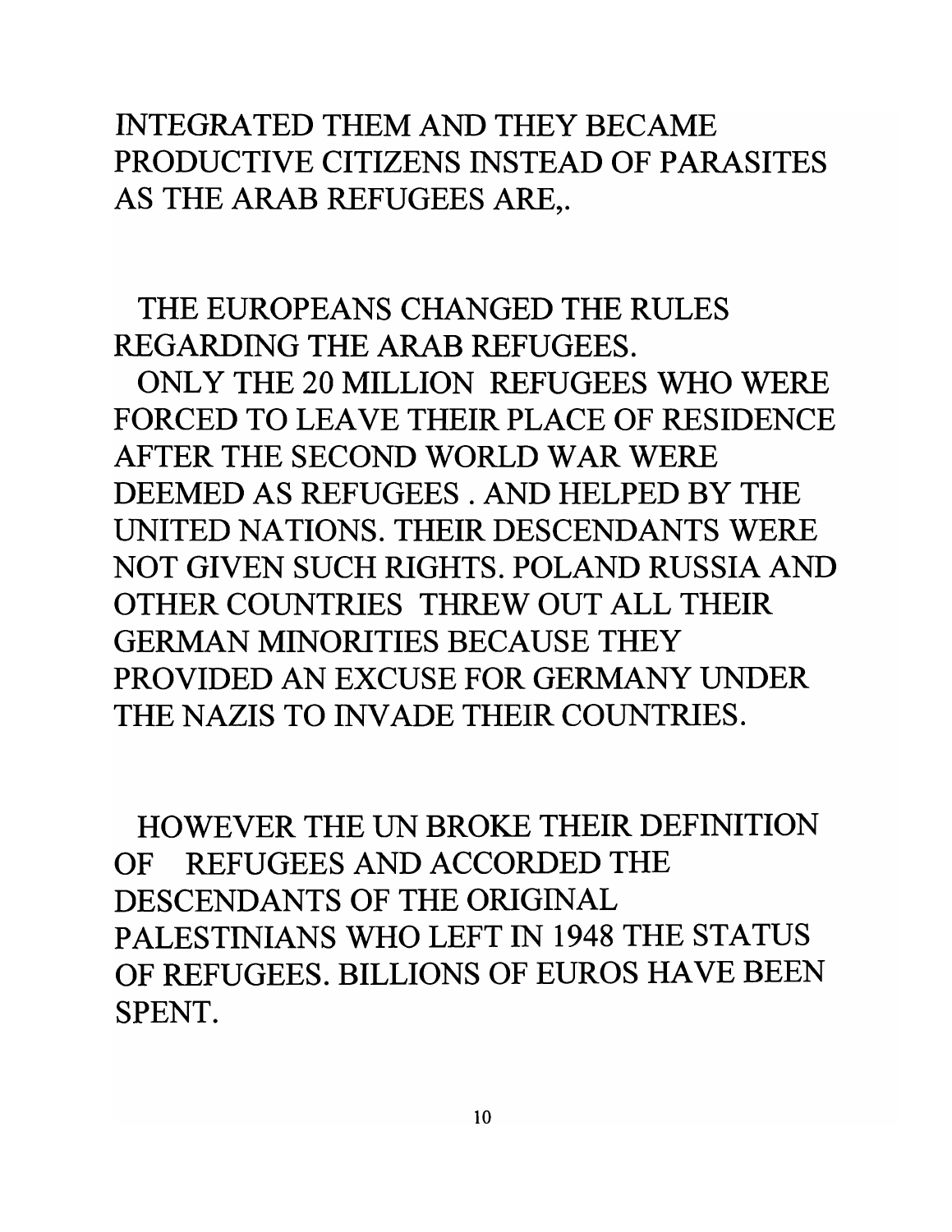THE REASON IS NOT THE LOVE OF ARABS OR HUMANITY OF THE EUROPEANS .THE REASON IS BECAUSE THE EUROPEANS ARE IN COLLUSION WITH THE ARABS TO HAVE THESE REFUGEES SWELL ISRAEL AND OVERWHELM ISRAEL AND DESTROY ISRAEL.

THUS HUMAN BEINGS-THE REFUGEES ARE USED AS PAWNS -AN OTHER WEAPON TO BE USED TO DESTROY ISRAEL. NOW IN DECEMBER 2012 ABBAS THE PRESIDENT OF PALESTINE INVITED 500,000 PALESTINIAN ARABS LIVING IN CIVIL WAR SYRIA TO RETURN TO ISRAEL. THUS UNDER THE GUISE OF HUMANITARIANISM HE WOULD DESTROY ISRAEL.

THE EUROPEANS AND THE ARABS SINCE 1948 HAVE WAGED WAR AGAINST THE JEWS TO DESTROY ISRAEL FROM 1948-1967 THE ARABS HAVE WAGED TERRORIST STRIKES AGAINST ISRAEL.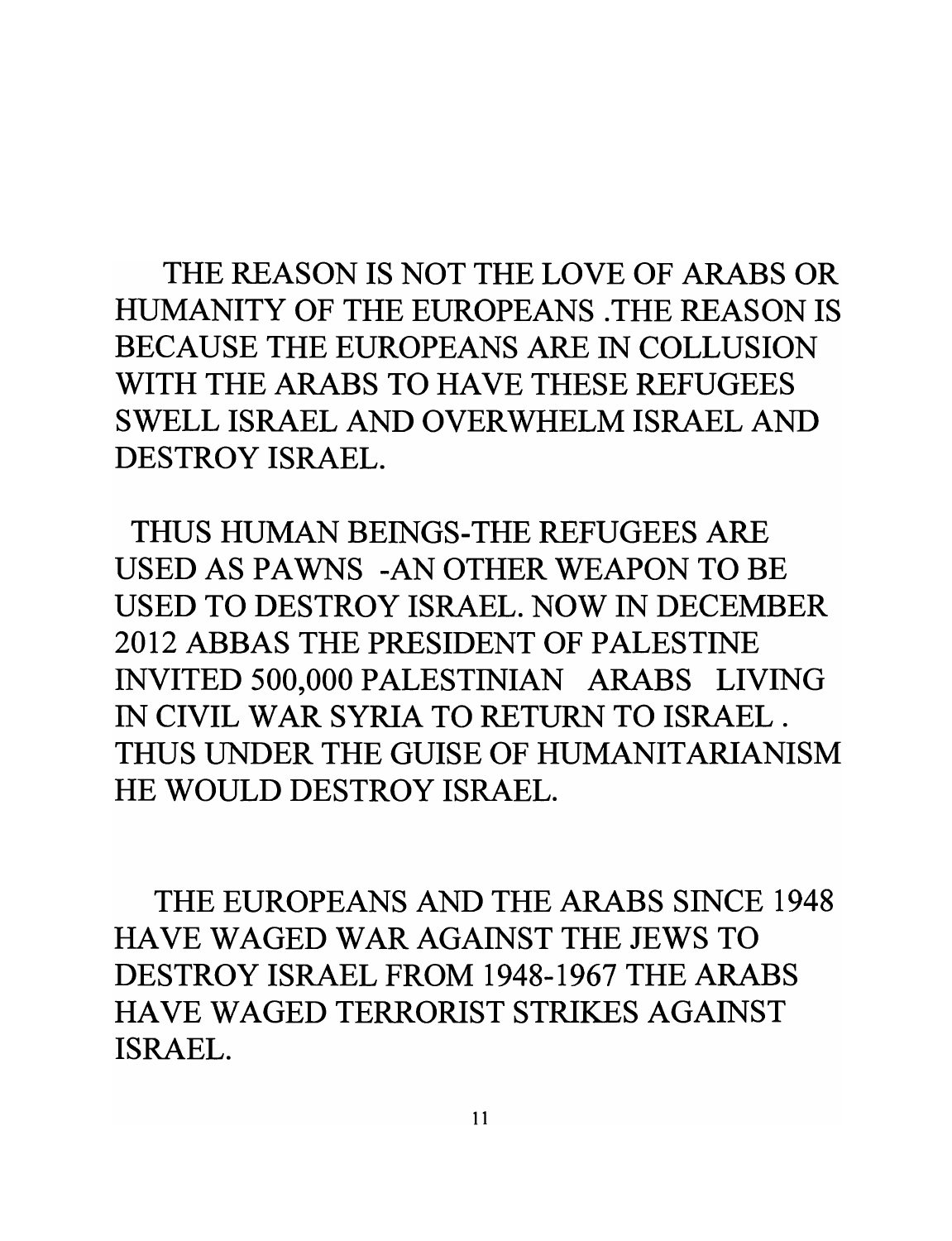IN 1967 EGYPT SYRIA AND JORDAN MASSED THEIR TROOPS T ATTACK ISRAEL. ISRAEL WAGED A PREEMPT ATTACK AND WON IN SEVEN DAYS THE GOLAN FROM SYRIA; JUDEA SHOMRON AND THE OLD CITY OF JERUSALEM FROM JORDAN; GAZA AND THE SINAI DESERT FROM EGYPT.

IN 1974 IN THE YOM KIPPUR WAR EGYPT AND SYRIA ATTACKED ISRAEL ON YOM KIPPU R. THE ARABS WERE DEFEATED AND ISRAEL CROSSED THE SUEZ CANAL AND WERE NEAR CAIRO.

SADDAT THE EGYPTIAN PRESIDENT MADE PEACE WITH ISRAEL AND GOT BACK THE SINAI DESERT THAT IS NOW A DEMILITARIZED ZONE.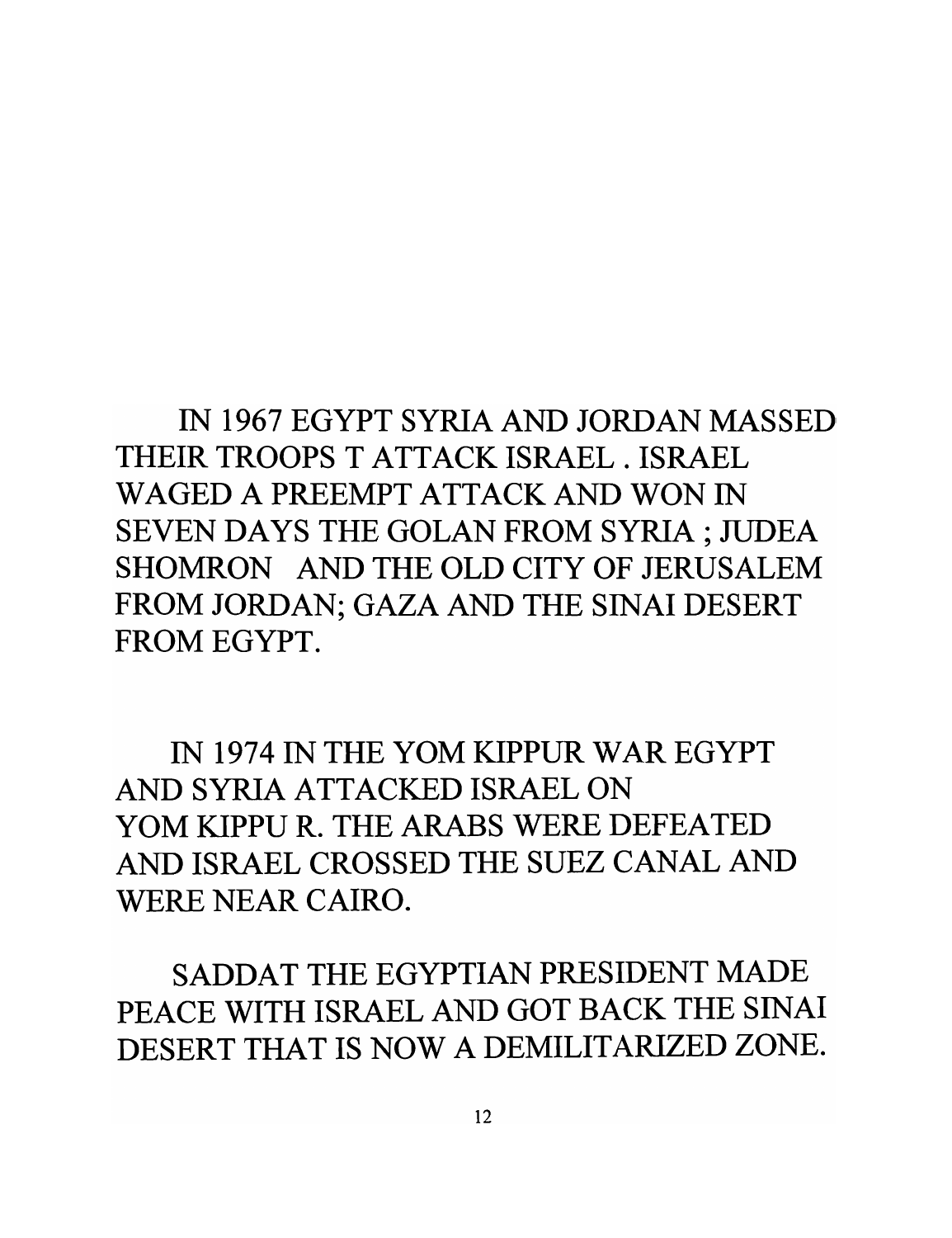AS PART OF THE CAMP DAVID ACCORD S. FOR THE LAST 40 YEARS THE PEACE HAS LASTED. JORDAN FOLLOWED SOON AFTER AND MADE PEACE WITH ISRAEL.

ISRAEL OVER TEN YEARS AGO SIGNED WITH THE PALESTINIANS THE OSLO ACCORDS .THE PALESTINIANS AGREED TO RECOGNIZE ISRAEL AND NEGOTIATE WITH ISRAEL THE CREATION OF A PALESTINIAN STATE. THE PALESTINIANS AGREED NOT TO TAKE ANY UNILATERAL STEPS

DURING THE LAST TEN YEARS THE PALESTINIANS BROKE THE LETTER AND SPIRIT OF THE OSLO ACCORDS. THE PALESTINIANS AGITATED AGAINST ISRAEL AND CREATE A NEW GENERATION WHOSE PURPOSE OF EXISTENCE IS TO KILL ALL JEWS AND DESTROY ISRAEL.

IN TWO UPRISINGS THE ARABS KILLED OVER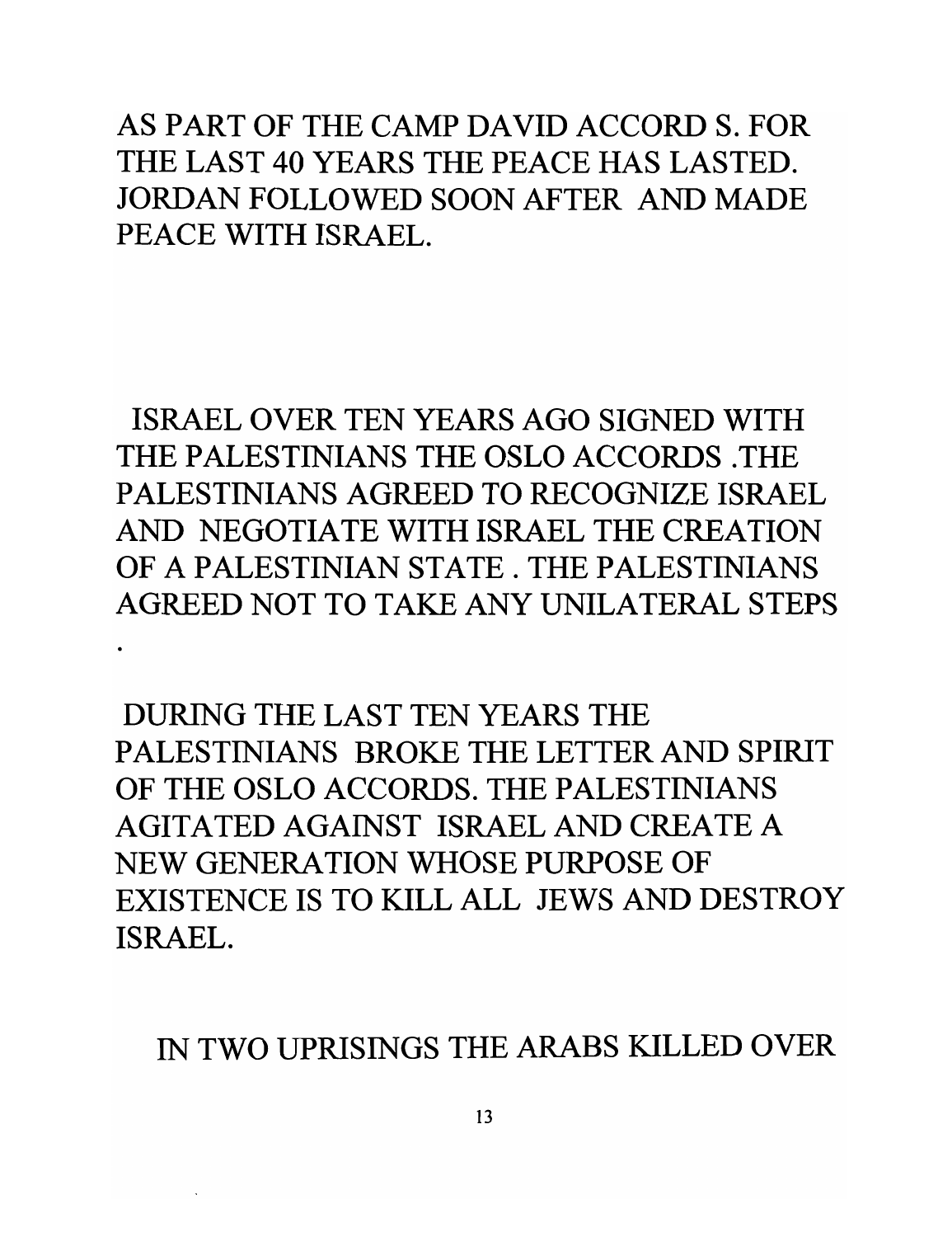ONE THOUSAND JEWS. AND WOUNDED MANY THOUSANDS IN HISTORICAL ISRAEL -JUDEA SHOMRON GAZA JERUSALEM AND ALL AREAS OF THE NEW ISRAEL TEL AVIV HAIFA AND JERUSALEM.

IN ADDITION, ISRAEL HAD TO FIGHT NUMEROUS TIMES IN LEBANON AGAINST HITZBALA AND GAZA AGAINST HAMAS. NO MORE THAN A MONTH AGO ISRAEL DEFENDED ITSELF AGAINST A BARRAGE OF ROCKETS FROM GAZA. ISRAEL DESTROYED 5000 LONG DISTANT ROCKETS BY AIR POWER ALONE WITH OUT THE NEED OF A GROUNG INVASION. GOD PROTECTED ISRAEL BY GIVING THEM THE WISDOM AND ASSISTANCE FROM THE USA OF CREATING THE ANTI MISSILE SYSTEM

ON NOVEMBER 29,2012 THE PALESTINIANS WITH THE COMPLETE SUPPORT OF THE EUROPEANS PROCLAIMED IN UNITED NATIONS GENERAL ASSEMBLY THE CREATION OF THE STATE OF PALESTINE..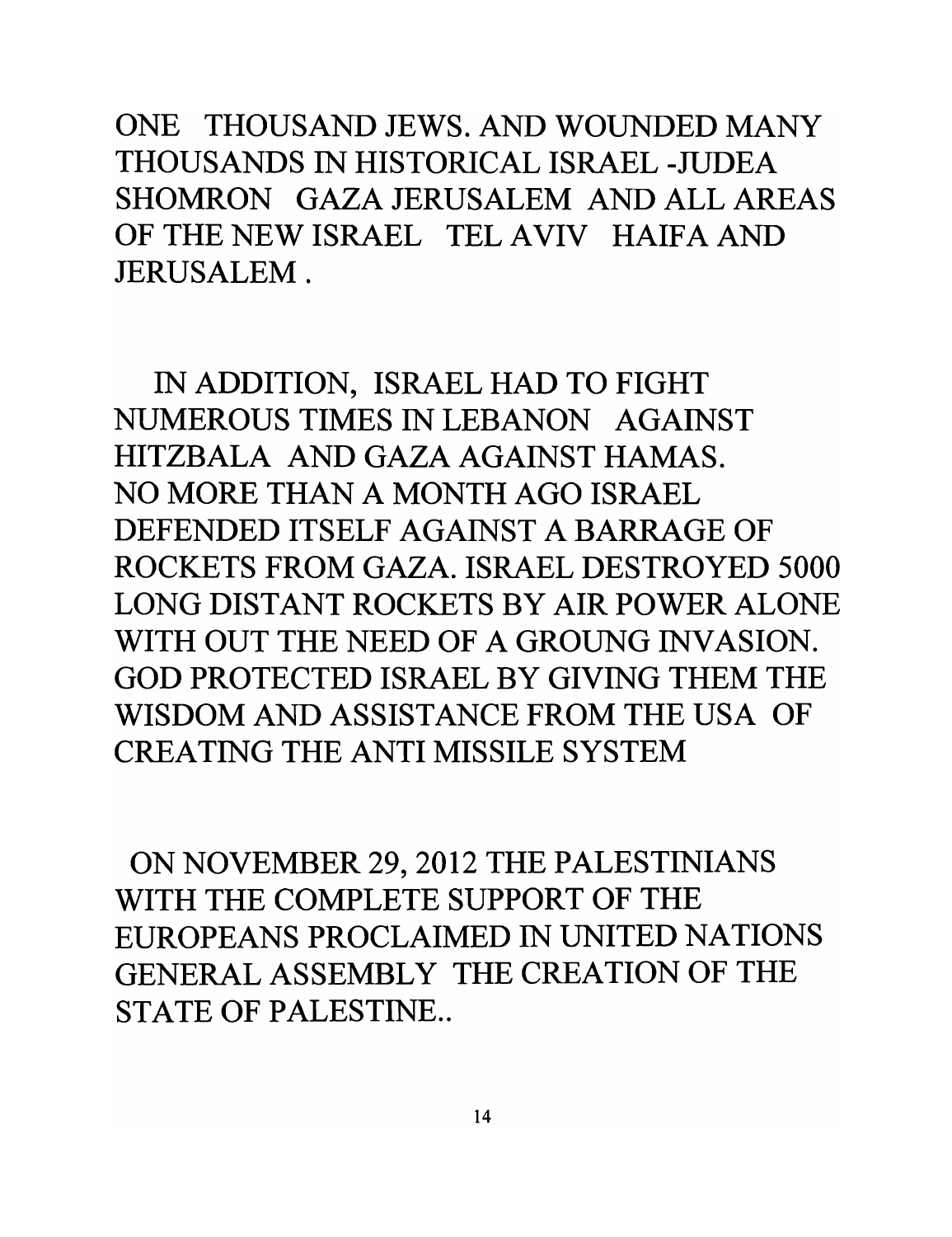## THIS WAS A UNILATERAL MOVE WITH THE END GOAL OF DESTROYING ISRAEL BY NOT RECOGNIZING THE STRATEGIC NEEDS OF ISRAEL.

ISRAEL IN ORDER TO SAFE GUARD ITS VERY EXISTENCE PROCLAIMED THAT IT WOULD BUILD 3000 HOMES FOR ITS CITIZENS IN HISTORICAL ISRAEL IN JERUSAELM JUDEA AND SHOMRON. THESE HOMES HAVE THE PRIMARY PURPOSE TO MAKE SURE THAT IN ANY FUTURE WAR OF THE ARABS TO DESTROY ISRAEL IN 2013 202020302040 ETC, ISRAEL WILL OCCUpy DEFENSIVE BORDERS TO DEFEND ITSELF FROM DESTRUCTION.

IT IS THIS VERY PURPOSE IS NOT LOST ON THE EUROPEANS WHO ARE BURSTING FROM HATRED OF THE JEW. THEY ARE CONDEMNING ISRAEL FOR TAKING THE MEASURES NECESSARY TO DEFEND THEIR VERY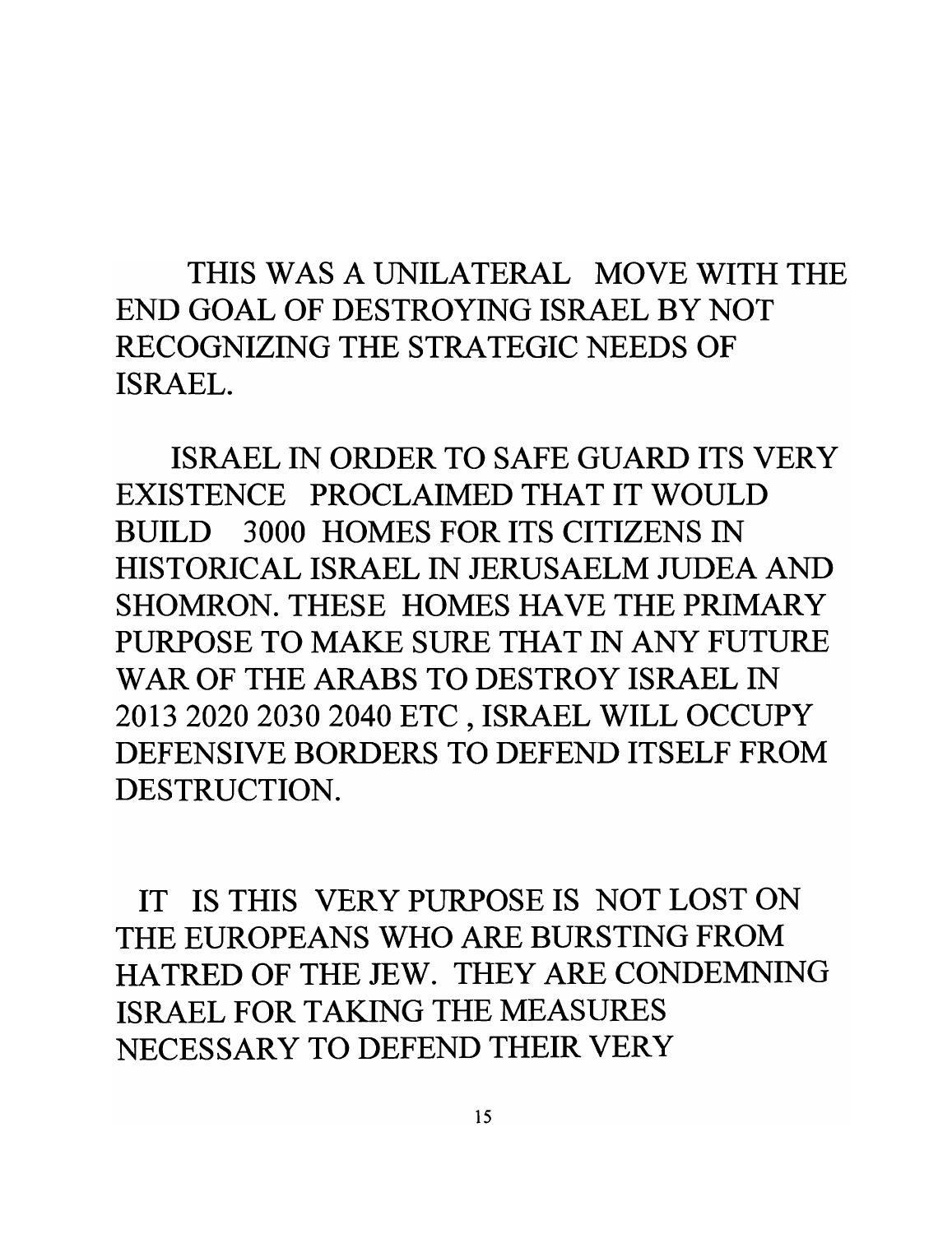EXISTENCE. THE PALESTINIANS AND THE EUROPEANS ARE MOVING AHEAD UNILATERALLY. ISRAEL HAS NO CHOICE BUT TO TAKE ALL MEASURES TO SAFE GUARD ITS VERY EXISTENCE.

BUILDING IN SECTION E1 IS A ONE MILE STRETCH THAT CONNECTS JERUSALEM WITH MALLE ADUMIM AND NORTH AND SOUTH OF JERUSALEM AFTER THE GREEN LINE THAT EXISTED THAT JORDAN OCCUPIED BETWEEN 1948-1967 BUILDING IN THIS TERRITORY DOES NOT CUT A FUTURE PALESTINIAN STATE IN HALF. THERE EXIST CONTIGUITY FOR A PEACEFUL PALESTINIAN STATE.

THE AREA ISRAEL INTENDS TO BUILD IS MILITARILY A VERY STRATEGIC AREA. WOULD THE ARABS HAVE CONTROL OF THIS AREA THEY COULD CUT ISRAEL IN HALF AND ENABLE GOD FORBID THE DESTRUCTION OF ISRAEL THAT THEY TRIED IN 1948 1967 1974. THAT IS THE REASON THE ARABS WANT A PALESTINIAN STATE IN THE AREA JORDAN OCCUPIED FROM 1948-1967 IN ORDER TO BE IN THE SAME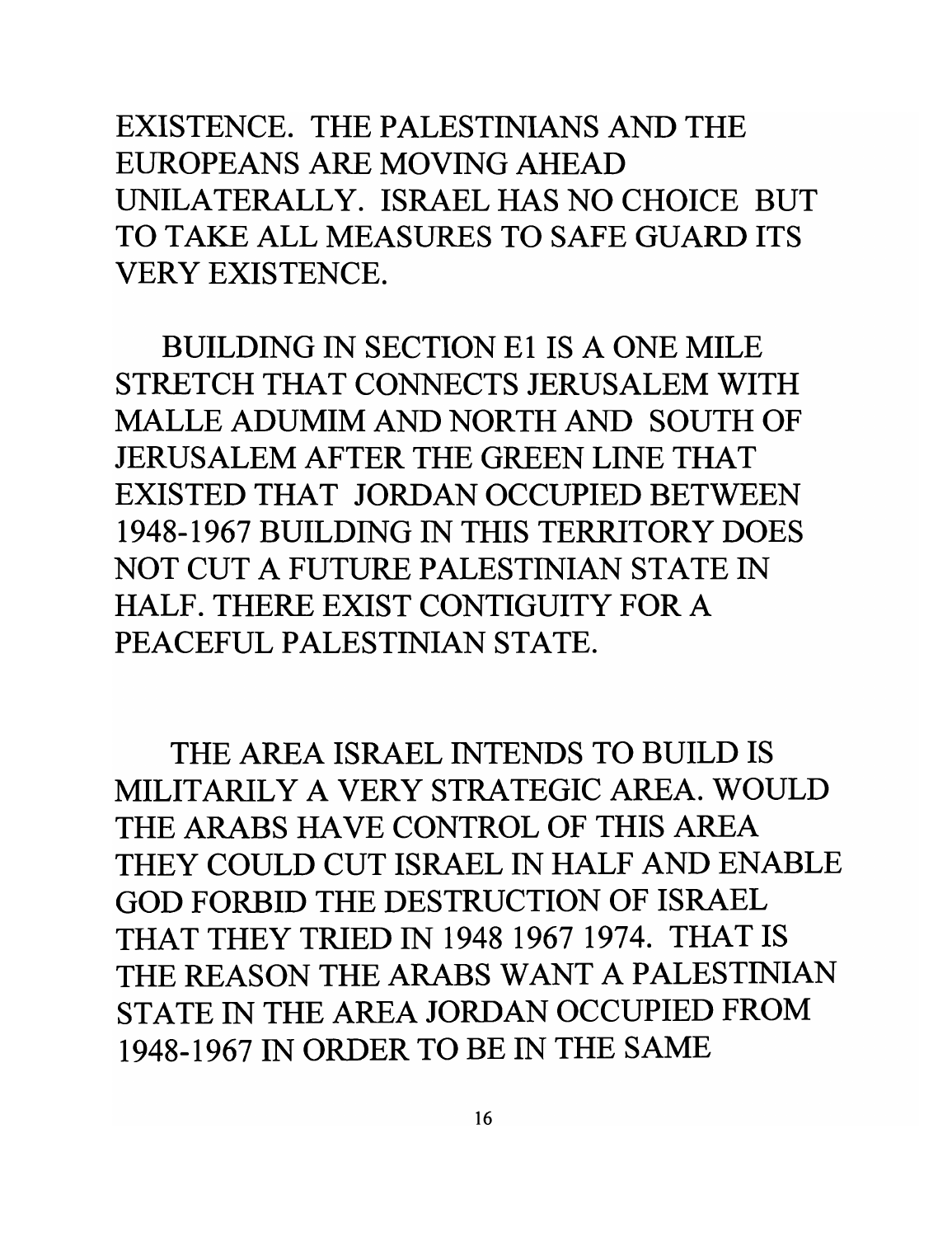### POSTION AS THEY WERE IN 1948 AND 1967 TO MAKE AN OTHER TRY TO DESTROY ISRAEL

WHEN JORDAN HELD JUDEA SHOMRON AND EGYPT HELD GAZA THERE EXISTED NO TALK OF A PALESTINIAN STATE. THERE WAS NO NEED FOR ONE. JORDAN WAS IN A POSITION TO ATTEMPT TO DESTROY ISRAEL THAT THEY TRIED IN 1948 AND AGAIN IN 1967. JORDAN LOST.

NOW THE ARABS CREATED A NON EXISTING PEOPLE WHO NEVER CLAIMED TO BE PALESTINIANS ;BUT SYRIANS UNTIL AFTER 1967. THEN THE PALESTINIAN FARCE WAS BORN IN ORDER TO DESTROY ISRAEL..

WHAT THE BUILDING IN AREA E-I AND IN JERUSALEM DOES IS IS PREVENT A FUTURE